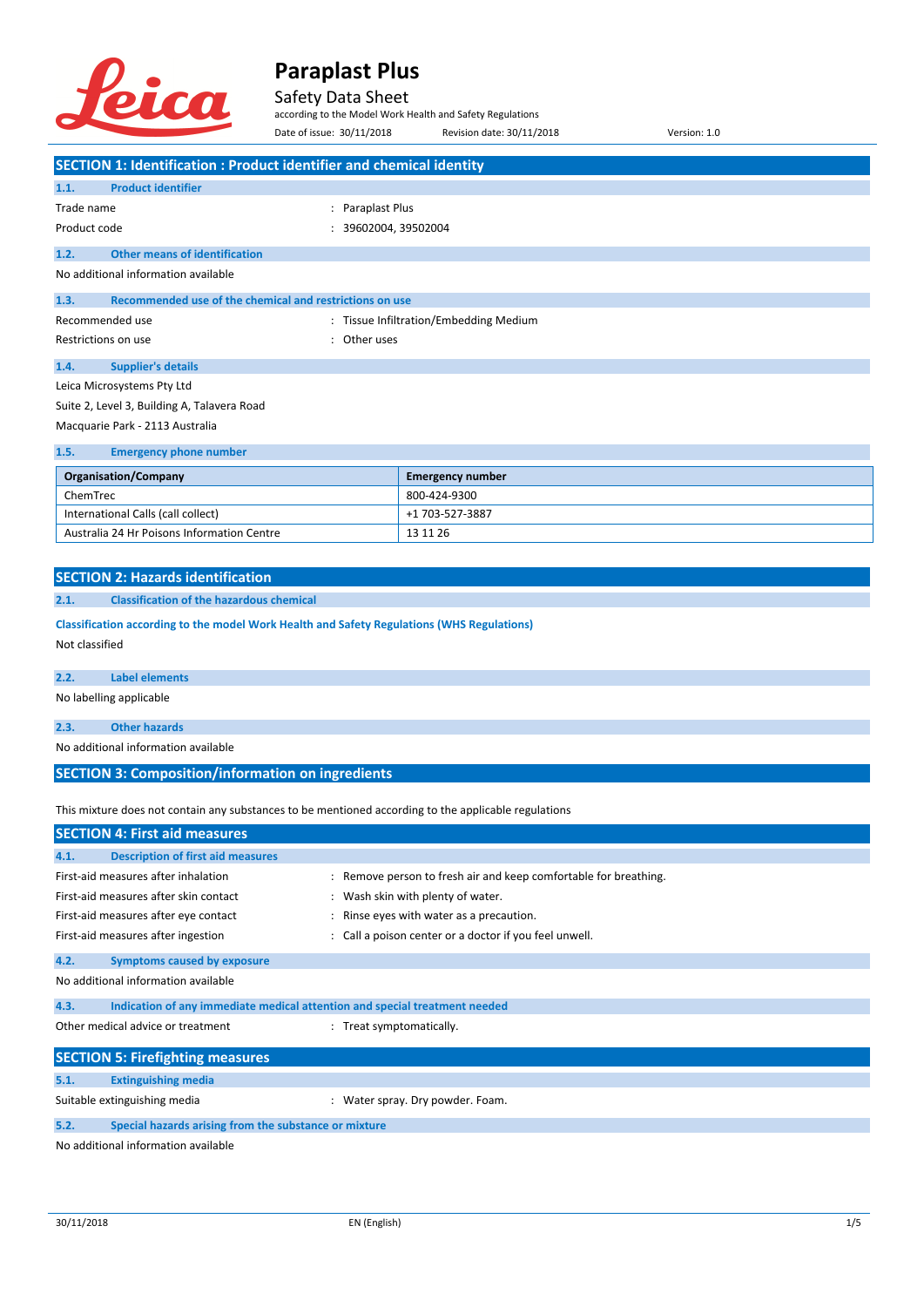## Safety Data Sheet

according to the Model Work Health and Safety Regulations

| 5.3.<br>Special protective equipment and precautions for fire-fighters |                                                                     |                                                                                                                                                                |  |  |
|------------------------------------------------------------------------|---------------------------------------------------------------------|----------------------------------------------------------------------------------------------------------------------------------------------------------------|--|--|
|                                                                        | Protection during firefighting                                      | : Do not attempt to take action without suitable protective equipment. Self-contained breathing<br>apparatus. Complete protective clothing.                    |  |  |
|                                                                        | <b>SECTION 6: Accidental release measures</b>                       |                                                                                                                                                                |  |  |
| 6.1.                                                                   | Personal precautions, protective equipment and emergency procedures |                                                                                                                                                                |  |  |
| 6.1.1.                                                                 | For non-emergency personnel                                         |                                                                                                                                                                |  |  |
|                                                                        | <b>Emergency procedures</b>                                         | : Ventilate spillage area.                                                                                                                                     |  |  |
|                                                                        |                                                                     |                                                                                                                                                                |  |  |
| 6.1.2.                                                                 | For emergency responders                                            |                                                                                                                                                                |  |  |
|                                                                        | Protective equipment                                                | : Do not attempt to take action without suitable protective equipment. For further information refer to<br>section 8: "Exposure controls/personal protection". |  |  |
| 6.2.                                                                   | <b>Environmental precautions</b>                                    |                                                                                                                                                                |  |  |
|                                                                        | Avoid release to the environment.                                   |                                                                                                                                                                |  |  |
|                                                                        |                                                                     |                                                                                                                                                                |  |  |
| 6.3.                                                                   | Methods and material for containment and cleaning up                |                                                                                                                                                                |  |  |
|                                                                        | Methods for cleaning up                                             | : Mechanically recover the product.                                                                                                                            |  |  |
|                                                                        |                                                                     | SECTION 7: Handling and storage, including how the chemical may be safely used                                                                                 |  |  |
| 7.1.                                                                   | <b>Precautions for safe handling</b>                                |                                                                                                                                                                |  |  |
|                                                                        | Precautions for safe handling                                       | : Ensure good ventilation of the work station. Wear personal protective equipment.                                                                             |  |  |
|                                                                        | Hygiene measures                                                    | : Do not eat, drink or smoke when using this product. Always wash hands after handling the product.                                                            |  |  |
| 7.2.                                                                   | Conditions for safe storage, including any incompatibilities        |                                                                                                                                                                |  |  |
|                                                                        | Storage conditions                                                  | : Store in a well-ventilated place. Keep cool.                                                                                                                 |  |  |
|                                                                        |                                                                     |                                                                                                                                                                |  |  |
|                                                                        | <b>SECTION 8: Exposure controls/personal protection</b>             |                                                                                                                                                                |  |  |
| 8.1.                                                                   | <b>Control parameters - exposure standards</b>                      |                                                                                                                                                                |  |  |
|                                                                        |                                                                     |                                                                                                                                                                |  |  |
|                                                                        | <b>Exposure limit values for the other components</b>               |                                                                                                                                                                |  |  |
| 8.2.                                                                   | <b>Monitoring</b>                                                   |                                                                                                                                                                |  |  |
|                                                                        | No additional information available                                 |                                                                                                                                                                |  |  |
| 8.3.                                                                   | <b>Appropriate engineering controls</b>                             |                                                                                                                                                                |  |  |
|                                                                        | Appropriate engineering controls                                    | : Ensure good ventilation of the work station.                                                                                                                 |  |  |
|                                                                        |                                                                     |                                                                                                                                                                |  |  |
| 8.4.                                                                   | <b>Personal protective equipment</b>                                |                                                                                                                                                                |  |  |
| Hand protection                                                        |                                                                     | : Protective gloves                                                                                                                                            |  |  |
| Eye protection                                                         |                                                                     | : Safety glasses                                                                                                                                               |  |  |
|                                                                        | Skin and body protection                                            | : Wear suitable protective clothing                                                                                                                            |  |  |
|                                                                        | Respiratory protection                                              | : In case of insufficient ventilation, wear suitable respiratory equipment                                                                                     |  |  |
|                                                                        |                                                                     | : Avoid release to the environment.                                                                                                                            |  |  |
|                                                                        | Environmental exposure controls                                     |                                                                                                                                                                |  |  |
| <b>SECTION 9: Physical and chemical properties</b>                     |                                                                     |                                                                                                                                                                |  |  |
| Physical state                                                         |                                                                     | : Solid                                                                                                                                                        |  |  |
| Colour                                                                 |                                                                     | : white                                                                                                                                                        |  |  |
| Odour                                                                  |                                                                     | paraffin odour                                                                                                                                                 |  |  |
| Odour threshold                                                        |                                                                     | No data available                                                                                                                                              |  |  |
| рH                                                                     |                                                                     | No data available                                                                                                                                              |  |  |
|                                                                        | Relative evaporation rate (butylacetate=1)                          | : No data available                                                                                                                                            |  |  |
| Melting point                                                          |                                                                     | : $\geq$ 132 °F                                                                                                                                                |  |  |

- Boiling point **in the case of the case of the case of the case of the case of the case of the case of the case of the case of the case of the case of the case of the case of the case of the case of the case of the case of** Flash point **in the case of the case of the case of the case of the case of the case of the case of the case of the case of the case of the case of the case of the case of the case of the case of the case of the case of th**
- Auto-ignition temperature in the state of the state of the Not applicable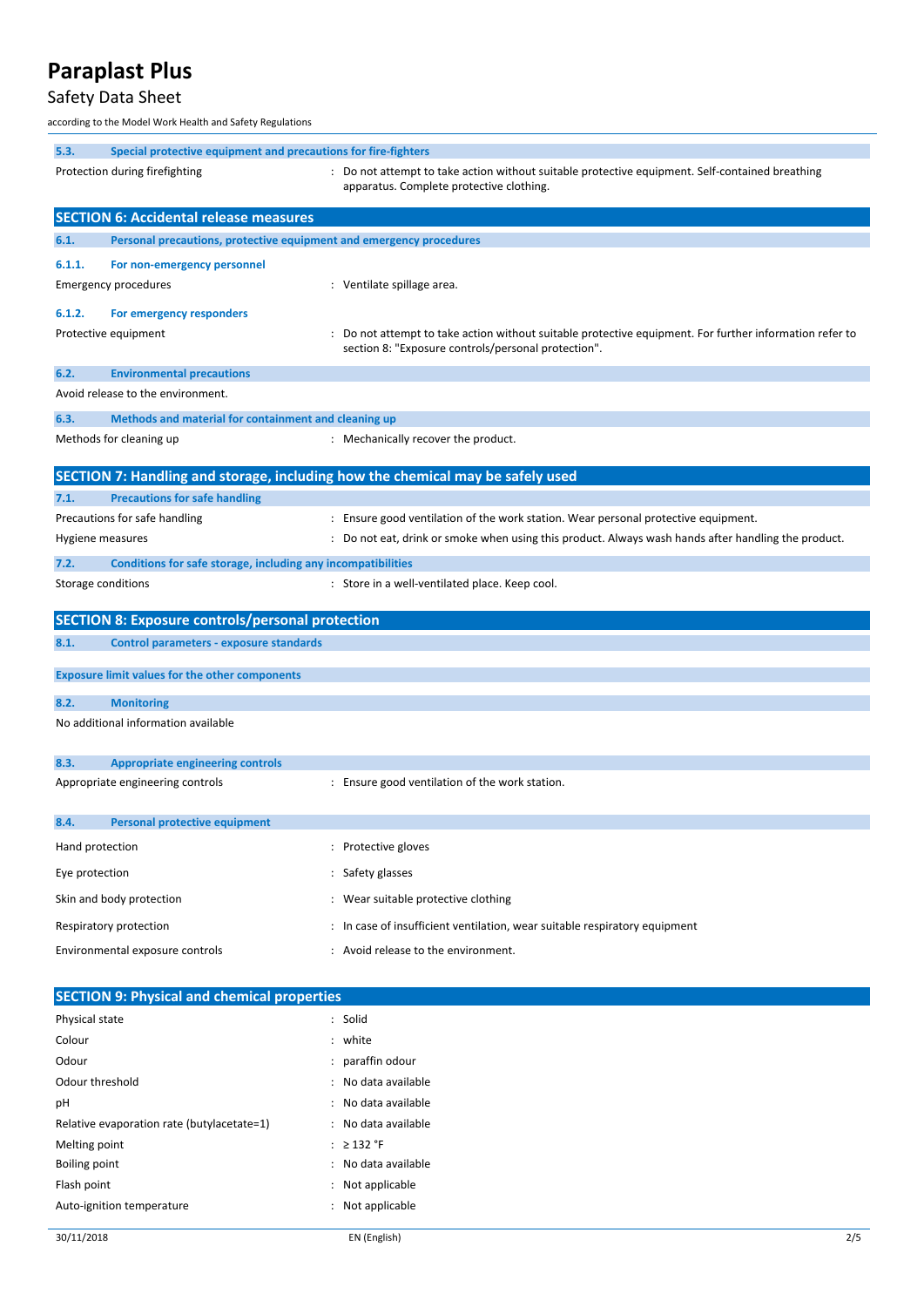## Safety Data Sheet

according to the Model Work Health and Safety Regulations

| Flammability (solid, gas)   | : No data available                       |
|-----------------------------|-------------------------------------------|
| Vapour pressure             | : No data available                       |
| Relative density            | : No data available                       |
| Density                     | $\therefore$ 20.8                         |
| Solubility                  | : No data available                       |
| Log Pow                     | : No data available                       |
| Viscosity                   | : Viscosity, kinematic : Not applicable   |
| <b>Explosive properties</b> | : No data available                       |
| <b>Explosive limits</b>     | : Not applicable                          |
| Minimum ignition energy     | : No data available                       |
| Fat solubility              | No data available<br>$\ddot{\phantom{a}}$ |

| <b>SECTION 10: Stability and reactivity</b> |                                                                                                           |  |  |
|---------------------------------------------|-----------------------------------------------------------------------------------------------------------|--|--|
| Reactivity                                  | : The product is non-reactive under normal conditions of use, storage and transport.                      |  |  |
| Chemical stability                          | Stable under normal conditions.                                                                           |  |  |
| Possibility of hazardous reactions          | : No dangerous reactions known under normal conditions of use.                                            |  |  |
| Conditions to avoid                         | : None under recommended storage and handling conditions (see section 7).                                 |  |  |
| Hazardous decomposition products            | : Under normal conditions of storage and use, hazardous decomposition products should not be<br>produced. |  |  |

| <b>SECTION 11: Toxicological information</b> |                  |
|----------------------------------------------|------------------|
| Acute toxicity (oral)                        | : Not classified |
| Acute toxicity (dermal)                      | : Not classified |
| Acute toxicity (inhalation)                  | : Not classified |
|                                              |                  |
| Skin corrosion/irritation                    | : Not classified |
| Serious eye damage/irritation                | : Not classified |
| Respiratory or skin sensitisation            | : Not classified |
| Germ cell mutagenicity                       | : Not classified |
| Carcinogenicity                              | : Not classified |
| Reproductive toxicity                        | : Not classified |
| STOT-single exposure                         | : Not classified |
| STOT-repeated exposure                       | : Not classified |
| Aspiration hazard                            | : Not classified |
| <b>Paraplast Plus</b>                        |                  |
| Density                                      | $\geq 0.8$       |
| Viscosity, kinematic                         | Not applicable   |

### **SECTION 12: Ecological information**

According to the National Code of Practice for the Preparation of Material Safety Data Sheets, Environmental classification information is not mandatory. Information relevant for GHS classification is available on request

| 12.1.                  | <b>Ecotoxicity</b>       |                                                                                                                          |
|------------------------|--------------------------|--------------------------------------------------------------------------------------------------------------------------|
| Ecology - general      |                          | The product is not considered harmful to aquatic organisms nor to cause long-term adverse effects in<br>the environment. |
| Acute aguatic toxicity |                          | Not classified                                                                                                           |
|                        | Chronic aquatic toxicity | Not classified                                                                                                           |

| No additional information available |                                  |  |
|-------------------------------------|----------------------------------|--|
| 12.3.                               | <b>Bioaccumulative potential</b> |  |
| No additional information available |                                  |  |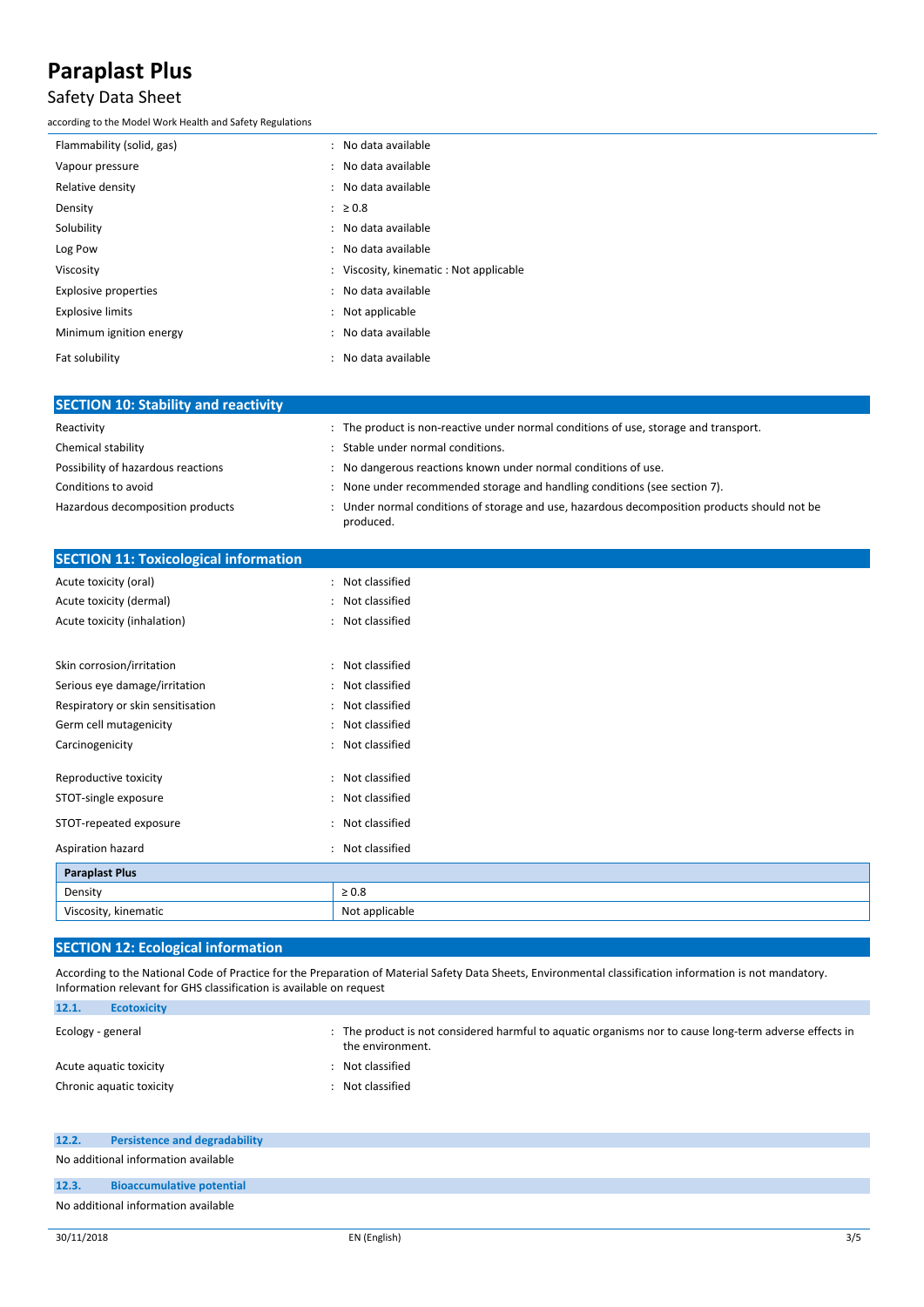## Safety Data Sheet

according to the Model Work Health and Safety Regulations

| <b>Mobility in soil</b><br>12.4.                    |                                                                                                |  |  |
|-----------------------------------------------------|------------------------------------------------------------------------------------------------|--|--|
| No additional information available                 |                                                                                                |  |  |
| <b>Other adverse effects</b><br>12.5.               |                                                                                                |  |  |
| Ozone                                               | : Not classified                                                                               |  |  |
| Other adverse effects                               | : No additional information available                                                          |  |  |
|                                                     |                                                                                                |  |  |
| <b>SECTION 13: Disposal considerations</b>          |                                                                                                |  |  |
| Waste treatment methods                             | : Dispose of contents/container in accordance with licensed collector's sorting instructions.  |  |  |
| <b>SECTION 14: Transport information</b>            |                                                                                                |  |  |
| <b>UN number</b><br>14.1.                           |                                                                                                |  |  |
| Not regulated for transport                         |                                                                                                |  |  |
| 14.2.<br><b>Proper Shipping Name - Addition</b>     |                                                                                                |  |  |
| Not applicable                                      |                                                                                                |  |  |
|                                                     |                                                                                                |  |  |
| 14.3.<br><b>Transport hazard class(es)</b>          |                                                                                                |  |  |
| <b>IMDG</b>                                         |                                                                                                |  |  |
| Transport hazard class(es) (IMDG)                   | : Not applicable                                                                               |  |  |
|                                                     |                                                                                                |  |  |
| <b>IATA</b>                                         |                                                                                                |  |  |
| Transport hazard class(es) (IATA)                   | : Not applicable                                                                               |  |  |
|                                                     |                                                                                                |  |  |
| 14.4.<br><b>Packing group</b>                       |                                                                                                |  |  |
| Packing group (IMDG)                                | : Not applicable                                                                               |  |  |
| Packing group (IATA)                                | : Not applicable                                                                               |  |  |
| <b>Environmental hazards</b><br>14.5.               |                                                                                                |  |  |
| Marine pollutant                                    | : No                                                                                           |  |  |
| <b>Special precautions for user</b><br>14.6.        |                                                                                                |  |  |
| Specific storage requirement                        | : No data available                                                                            |  |  |
| Shock sensitivity                                   | : No data available                                                                            |  |  |
| <b>Additional information</b><br>14.7.              |                                                                                                |  |  |
| Other information                                   | No supplementary information available<br>$\ddot{\phantom{0}}$                                 |  |  |
|                                                     |                                                                                                |  |  |
| <b>Transport by road and rail</b><br>Not applicable |                                                                                                |  |  |
|                                                     |                                                                                                |  |  |
| <b>Transport by sea</b><br>Not applicable           |                                                                                                |  |  |
|                                                     |                                                                                                |  |  |
| <b>Air transport</b><br>Not applicable              |                                                                                                |  |  |
| 14.8.<br><b>Hazchem or Emergency Action Code</b>    |                                                                                                |  |  |
| Hazchemcode                                         | : Not applicable                                                                               |  |  |
|                                                     |                                                                                                |  |  |
| <b>SECTION 15: Regulatory information</b>           |                                                                                                |  |  |
| 15.1.                                               | Safety, health and environmental regulations/legislation specific for the substance or mixture |  |  |
| No additional information available                 |                                                                                                |  |  |
| 15.2.<br><b>International agreements</b>            |                                                                                                |  |  |
| No additional information available                 |                                                                                                |  |  |
| <b>SECTION 16: Any other relevant information</b>   |                                                                                                |  |  |
| Revision date                                       | : 30/11/2018                                                                                   |  |  |
| Classification:                                     |                                                                                                |  |  |
| Not classified                                      |                                                                                                |  |  |
| 30/11/2018                                          | EN (English)<br>4/5                                                                            |  |  |